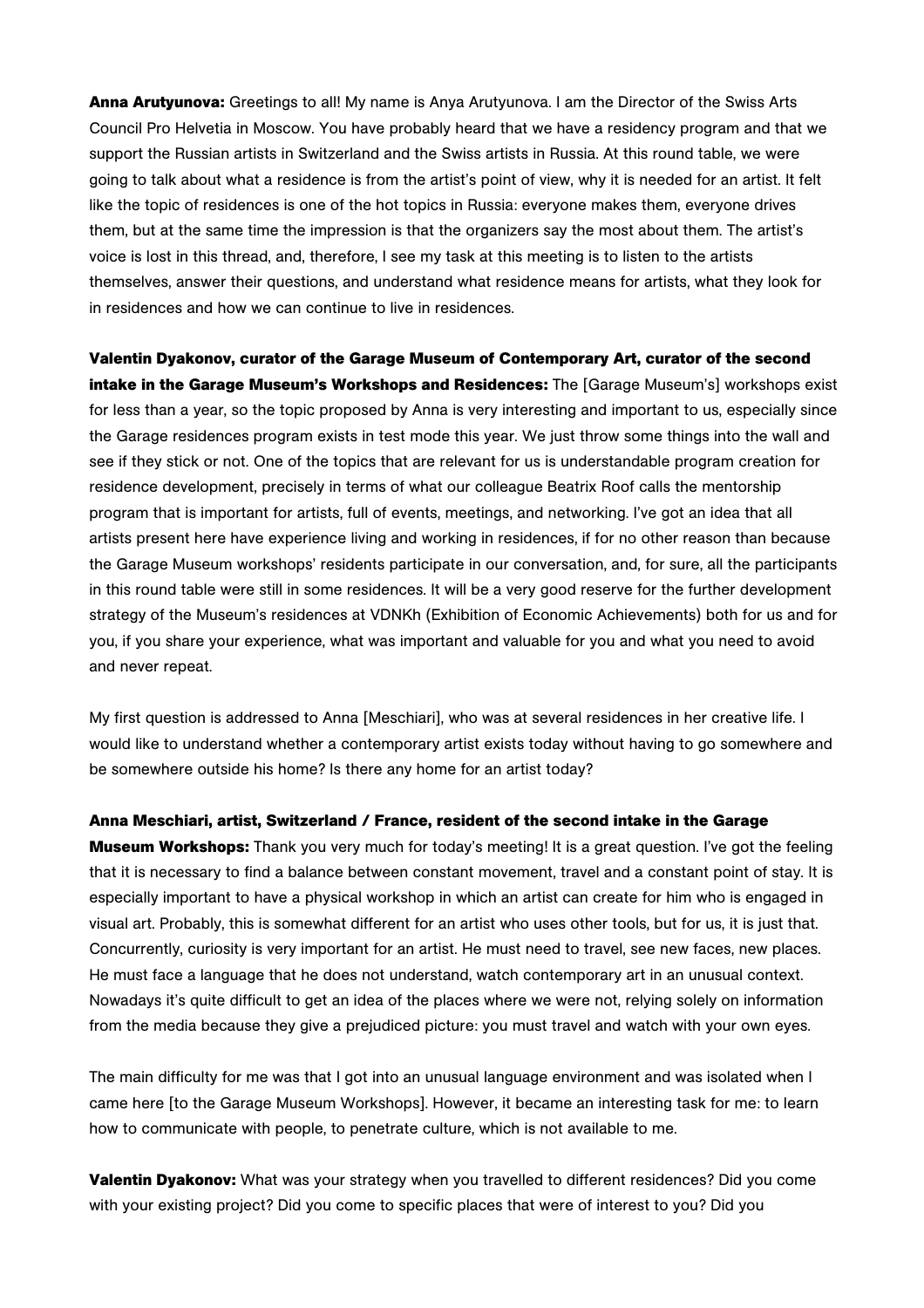participate in some thematic residences where there was already a research direction that you had to adapt to?

**Anna Meschiari:** I participated in different residences. Therefore, it is not easy for me to give a straight answer. Sometimes the residences were preceded by some acquaintances. Sometimes it was a research work resulting in the residence and some kind of result. In other cases, I participated in open calls, and I was accepted into the residence. For the first time, I participated in Moscow in a residence that asked a topic or suggested sending a project. So this is my first experience.

**Anna Arutyunova:** I've got the feeling that they mistranslated it. I think Anna meant that for the first time she applied for a residence with a conceived project that required her to be present in Russia. Our annual open call at creative residences never sets a theme. Yes, it is necessary to talk about the project in the application because it is important for us to understand why the artist needs to be in Russia or in Switzerland, what kind of development his ideas will receive in another artistic context.

Pro Helvetia does not have its own residence. We are a foundation that allows the artists going to the residence, combines good ideas with good places, people with people, and covers costs. We have several partner residences in Switzerland, each of which works in its own format. Often the residence itself has thematic considerations. For instance, the Embassy of Foreign Artists residence in Geneva has several research lines and its own curatorial interests – "art and civic position" or "art and history" in addition to the general program when artists are offered to work with the archives of numerous international organizations whose headquarters are located in Geneva. But the Pro Helvetia open call is open and does not require a project made for the residence. On the contrary, it is more important for us to see that travel to Swiss or Russian residence is due to the artist's existing interest, the topics with which he works.

Among the topical issue that I hope we can discuss today: why, in fact, do you need to go to the residence? To make a new project there? To develop a project that is already being worked on? To get something important from the country's or the art scene's context in which you find yourself? So that your everyday practice somehow correlates with the experience of being in the residence?

**Anna Meschiari:** I had to respond with reasons why I should come to Russia in the case of Pro Helvetia. Far too often it happens that an artist must explain why his project should develop in a particular country and why he will feel good in a particular place. I have the project that is somehow connected with Russia. It is called Shake of the Universe (a significant part of the project is devoted to "Russian Сosmism" and Transhumanism). I believe that a residence is, above all, an obligation to itself because it is not easy to be outside the house for three months. Furthermore, it is the obligation to other participants of the process – the institution, artists. Of course, you need to understand that if the residence is research, then you will not offer a project that involves the creation of work of art at this stage.

**Valentin Dyakonov:** Could you briefly tell about the geography of your residences and, perhaps, describe some ideal residence?

**Anna Meschiari:** If generally speaking, then the ideal residence, I think, does not exist. Above all, it is essential that the residence provides basic household and financial needs because it is impossible to work for three months without knowing whether you will have money, and all the conditions necessary for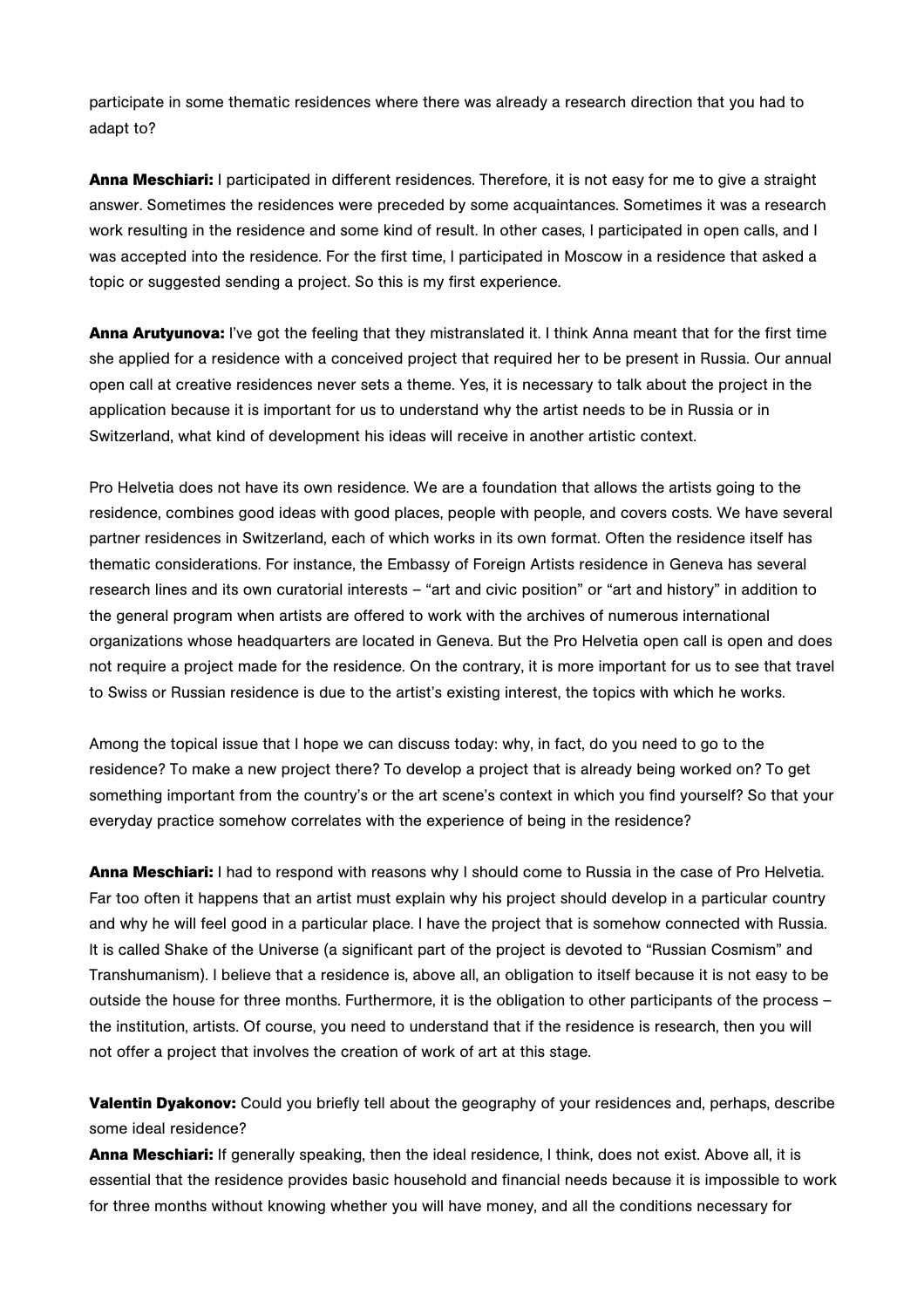creativity. Furthermore, if an artist finds himself in a different cultural and language environment, it is essential that he can always get advice on any issues. These are the basic requirements for residence

## **Valentin Dyakonov:** What about geography?

**Anna Meschiari:** The residence in Moscow is an important stage for me because I have never left so long and so far from home. I was in residence in Italy. It did not last very long. But there we worked less in workshops and communicated more with one another. Furthermore, I was in a residence in the south of France, where I worked in a school. My project was related to children's entertainment and activities at school. Another residence was in Berlin. Most of the time we presented our projects, communicated with people, and looked for those, who were interested in our projects.

**Valentin Dyakonov:** Thank you. Let's talk with other artists. Anya, please describe the geography of your travels and try to reply to the question. Can an artist exist without residences, without traveling somewhere else, to other contexts?

# **Anya Kravchenko, artist, Russia, resident of the second intake in the Garage Museum Workshops:**

I am very concerned about this question because there is a feeling that the whole infrastructure seems to force you to be in the residences. It is not very clear how to show and create your work, except in residences. Although I have a fairly broad experience working in residences in the context of visual and performing arts – and from staying in institutional residences (for instance, at Ultimavez Studios in Brussels, Honolulu in Nantes, ICI-CCN in Montpellier), and in self-organized (FAC in Jura in Switzerland and PAF in Saint-Erme in France), there remains some internal disagreement with the fact that the residence in the contemporary world is becoming almost the only form of obtaining resources for their work. Generally, wandering around residences as a form of artistic life raises quite a few questions. I lived in a selforganized residence called PAF (Perfroming Arts Forum) in France. Wandering around the residences creates quite a strange world perception. Firstly, before your eyes there is no understandable art scene because you move all the time. I was not very interested in this because I wanted to have a longer connection with the context. Now, after three months of work in Moscow, this was also not so extreme for me, and there is the opportunity to leave for Petersburg, which I do regularly. But I've got the feeling that I would not want to be in the residence for more than two weeks. Maybe in a couple of years... The projects that I do are related to specific contacts and to specific people. It is impossible to bring all of them to the residences, and, therefore, probably, I would like to spend two weeks in the residence with resources and with a connection with the context. I am interested in going to the residence and showing work there, including. It's more interesting to do some research stages in a place where you live constantly, but for now, my project does not require me to do any geographical research. But there are artists, who are in need of different history landscapes.

**Anna Arutyunova:** If you take a long residence as an opportunity to get these contacts?

**Anya Kravchenko:** Any project results in new contacts, like any travel. I mean, going only for contacts seems to me not enough for the purposes of the residence, I want to do and show works. I also met a lot of people who learned about my work and whose work I learned living in the Garage Workshops. I mean, no way around it. It is connected with travels and movements.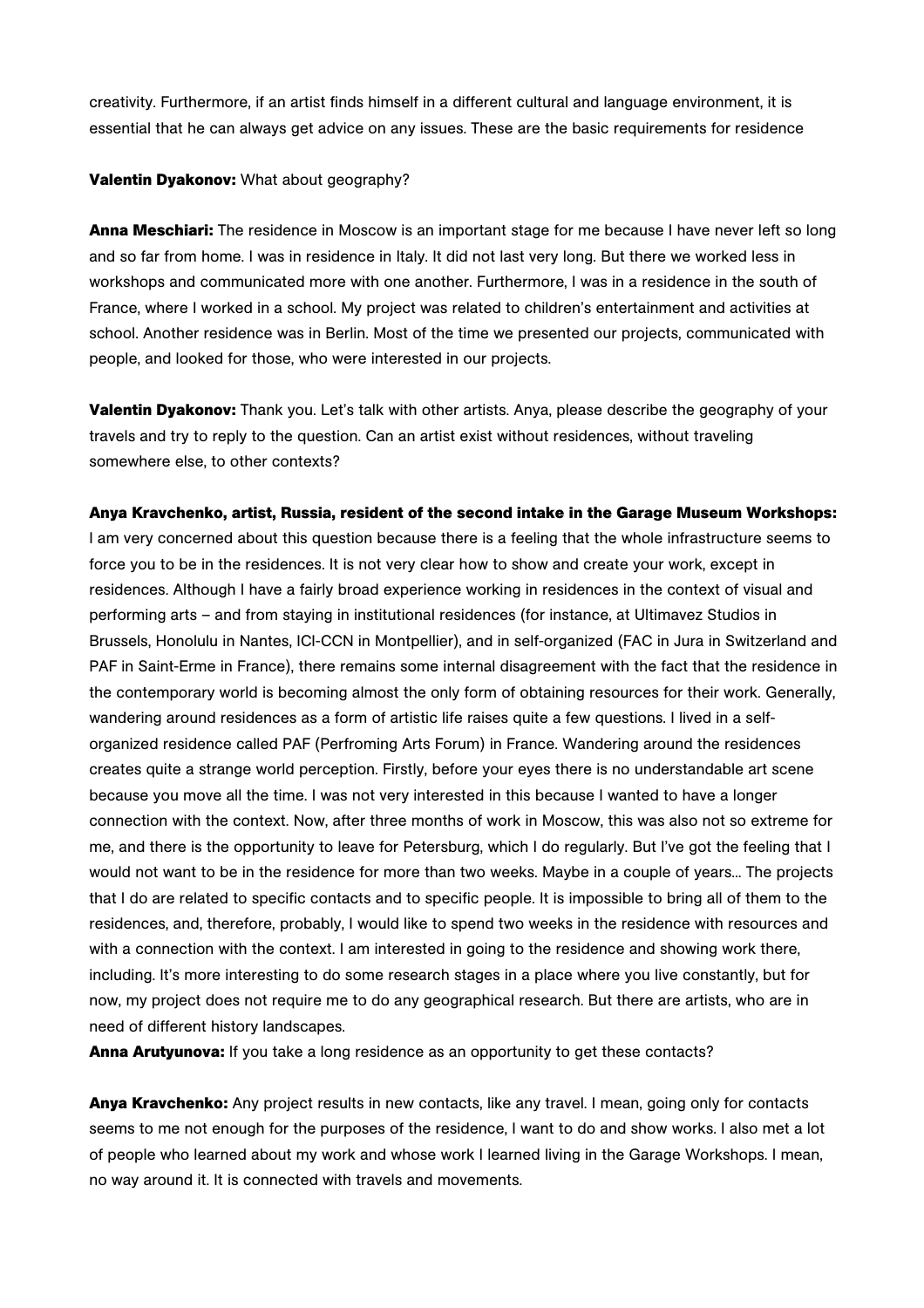## **Valentin Dyakonov:** Inevitability of contacts?

**Anya Kravchenko:** Yes, the inevitability of contacts. I have nothing more to say because the question asked by Valya is relevant for me. Where is this balance and how to look for it? On the one hand, residences are a lot of opportunities. On the other hand, they diffuse the context perception a little and alter the way of living a lot.

**Valentin Dyakonov:** That is, does the context exist even for such an international thing that you do [performance]?

**Anya Kravchenko:** It influences. This internationality is a myth in some way. To a greater extent, contexts are now formed by some kind of events: either long-term exhibitions, or regular festivals, or places people come to. That self-organized PAF residence in which I lived is connected for me with a certain intellectual context, with philosophers, artists. In this regard, eventuality, two weeks seems to me healthier. I say this regarding myself and the projects that I am doing now.

## **Valentin Dyakonov:** Is eventuality and thematic the same thing?

**Anya Kravchenko:** In some sense, yes: how the work will be seen, how it will be discussed, and what other works I can see in parallel at this time.

**Valentin Dyakonov:** It sounds simple, but it is important. Nastya, I have the same questions: your residences geography and does the artist exist outside this system?

#### **Anastasia Potemkina, artist, Russia, resident of the first intake in the Garage Museum**

**Workshops:** Is there an artist without a house? Here I am an artist without house, I live in three houses and, like a snail, all that is mine, I carry with me. My residence geography is insignificant. Generally, it's hard for me to recall these unfortunate few places, but I was just in Switzerland at the Artists and Labs residence.

Generally, I hate filling out papers and do not know how to do it. Now there are such bureaucrat artists who sit and fill in endless applications. I'm some kind of opposite front. My colleague filled out an application for me, for which I thank him. It was very difficult. Besides the fact that it was a residence in another country, which I had never been to before, it was a three-month residency, which is a lot. I had to work in a laboratory. We were assigned an institute – the Federal Institute of Forest, Snow, and Landscape, phytopathology laboratory. Generally, it is very difficult to start talking with it. It seems that all the conditions are organized, but the language is completely different, and what they think is a dry scientific language, for me to some extent has a deep political dimension. For instance, at some introductory meetings, laboratory workers say: "I study invasive species of flora, mostly all invasive species – from Asia." Generally, how the state treats environmental protection programs, how this correlates with migration policy, it looks like a curious way.

Let us suppose old Europe protects its native species, and I tell them: "Do you understand that it sounds politically strong" or "In this Petri dish we grow a pure culture", do you understand *how* that sounds?"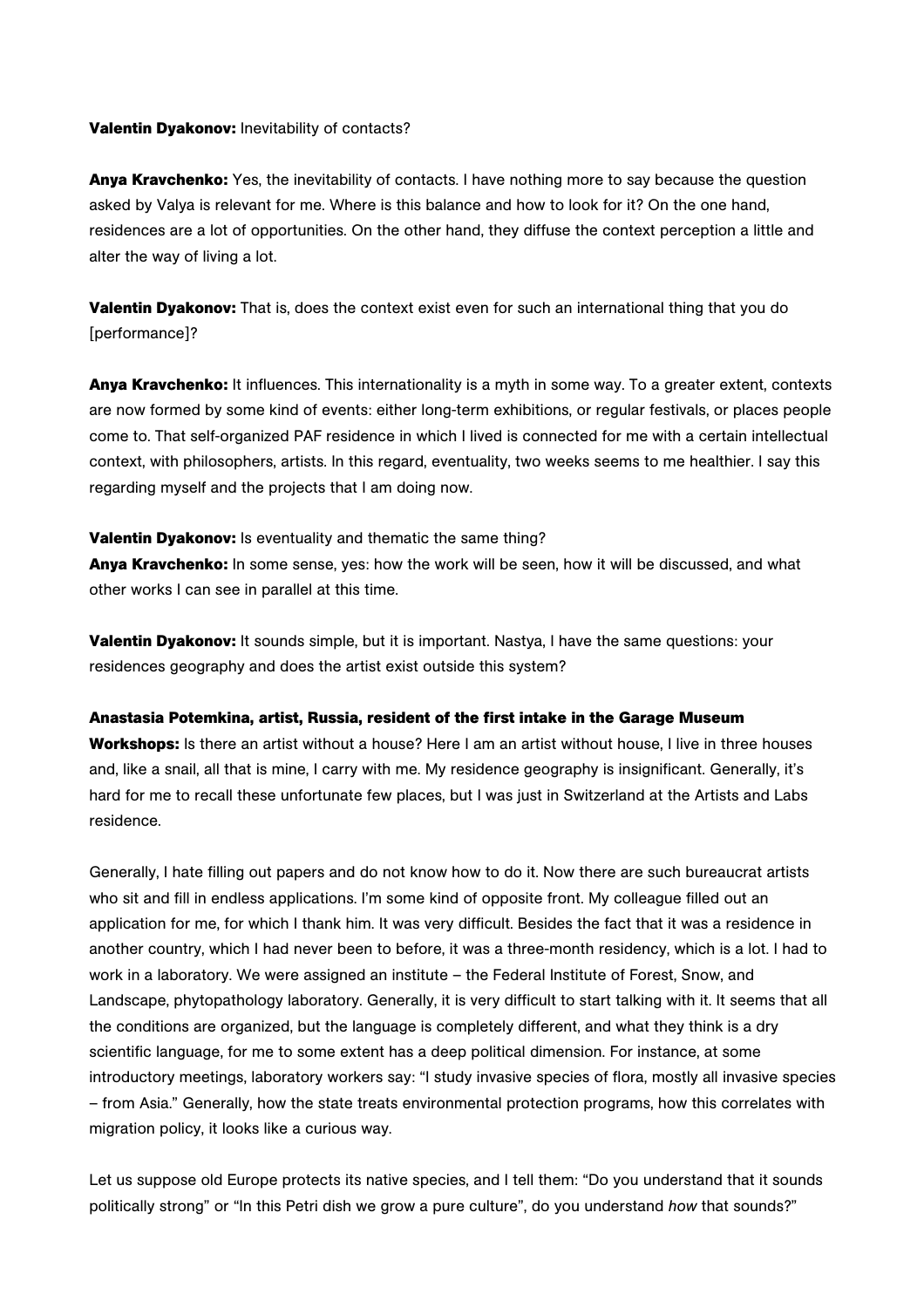Generally, I ended this residence with a New Year's party in the laboratory. The next day I must leave. The laboratory head approached me and said: "You know when you arrived, I thought you were crazy, and then I realized that there is a logic in your words: in fact, what seems to us to be a scientific language, and what we are used to, may really looks differently." Therefore, the most important part of this travel was probably not my work as an artist, but communication with such a super-closed community. **Valentin Dyakonov:** Can you say a few words about the ideal residence? **Anastasia Potemkina:** I don't know.

**Valentin Dyakonov:** We already have several check boxes: two weeks...

**Anastasia Potemkina:** No, two weeks are very few. I came to Italy to work. It wasn't quite a residence, but anyway. At first, I came to see how things were going, what context for the production of something; what was in Switzerland was great because no pressure of production, that is, I didn't have to do an exhibition necessarily...

**Valentin Dyakonov:** So no pressure of production is important to you?

**Anastasia Potemkina:** Yes for me. In the end, the result of communication with scientists was only a year later. That is, I left after a three-month residency to think.

**Anna Arutyunova:** That is, so as the residence was at least in two stages?

**Anastasia Potemkina:** Yes, at least two stages. This should be, of course, for a long time – what is it to come for two weeks.

**Valentin Dyakonov:** Ganna, can you describe the geography and answer some questions that you like?

**Ganna Zubkova, artist, Belarus, resident of the second intake in the Garage Museum Workshops:** It is interesting that Nastya made a point on the communication issue. Communication is largely geography, too because being in one place and continuing the project in similar circumstances when something was started at the residence, but continued after some time, is geography defined by communication. As an example, I will cite a residence in Amsterdam. It was such an "ad hoc residence" (by the way, about an artist without a home: sometimes there is an art residence without a home, it was a residence that did not have its own venue), dedicated to the AIDS conference. Each of the artists – from Russia, Belarus, post-Soviet states – was placed in a specific context. I worked with commercial sex workers, for instance, someone worked with scientists – also a rather closed community. In many ways, the approach is not determined by what kind of work you want to do. It is determined by what political dimension you exist with this closed community. Most of the residence was devoted specifically to investigation and research, to clarify the artist's place in the systems of relations and communications; and, as it turned out, this is a political dimension, it cannot be removed anywhere, and it becomes important, like an object too. There I came across, for instance, such a concept as the artist's instrumentalization, which in my experience has appeared several times in Europe. It means that the residence fits the artist into a certain community, counting on that some purposes will be achieved. The artist in this situation gives meaning to what is happening to him. He finds himself in a constant fight for autonomy. I've got the feeling that there is such a thing with residences that you are not only in dialogue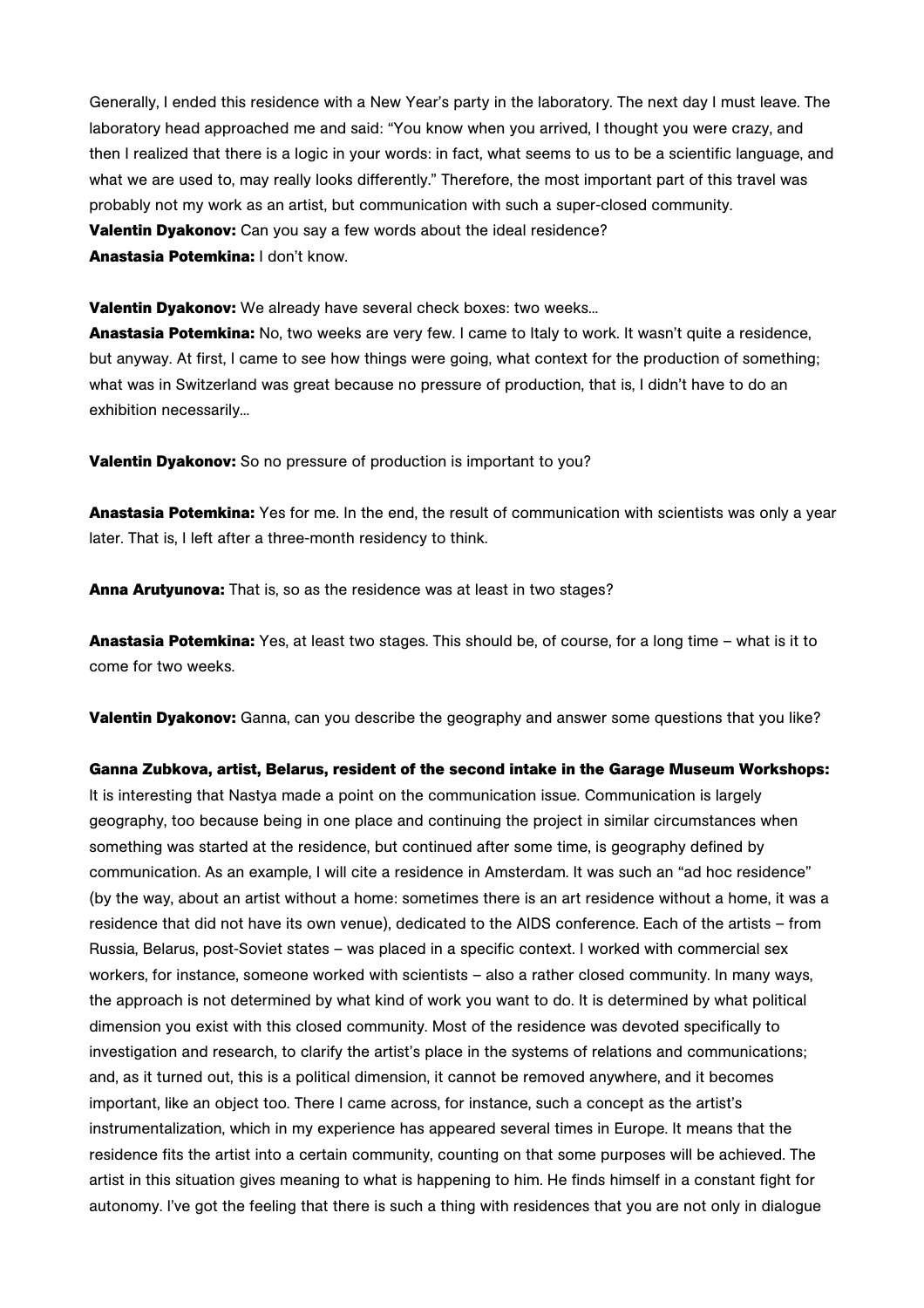with those who organize the residence, but also in a possible confrontation or take a critical position. But, most commonly, this comes in some kind of mutual finding of new interaction forms. If we talk about the ideal residence, then this is a "no pressure residence", which allows you to return to the material because not only everyday practice is interesting. Do you remember? We discussed the residence as a readymade, as an object with which you work in wider contexts. Yes, I'm interested in continuing and returning to the materials and not losing as easily as an event. Therefore, at least a month, two, three...

**Anna Arutyunova:** Yes, a little comment. Swiss artists who work in performance, I'm not talking about choreographers and theatre directors, no one can ever come for three months because it's just a different pace and a different device for the process. Therefore, perhaps some disciplinary moment is important. Somehow, by default, most of us are visual arts.

**Gleb Glonti, musician, curator, Russia:** My name is Gleb. I am engaged with sound. I would like to add that we are probably trying in vain to come up with a standard: they say, good residences are so much and so much of this. In our environment of musicians, where a sound is meant, we are all connected. There is the Internet and you can communicate with the community. Generally, the geographical moment is not so important. You are in your inner emotions and thoughts, so you don't have to move to get something.

**Valentin Dyakonov:** Can you tell me how musicians' residence is arranged?

**Gleb Glonti:** This is an open question, how is it arranged and why is it needed. You said that this is a rather project-oriented story, that is, if in the end no project came out, then all for nothing. I don't need a big production. I need a project. I understand that the context of other media is to make an exhibition. But it's always either a concert, or an album, or some kind of sound installation if a musician goes somewhere. Therefore, in my case I first think what I want to do, then I choose a country. However, it may turn out that there are no residences in the selected country...

**Valentin Dyakonov:** Probably, there are no such countries...

**Gleb Glonti:** Of course, but let's say you want to study something African musical... For instance, it is developed in Nigeria, but in Central Africa... Generally, it depends a lot on the media, on what field you work in. But the term also depends on this. It takes three months for some projects, for others – a week. It was interesting in Switzerland because there was a big production. I understood that this is a test for you too. You are somewhere in the place, they do not require anything from you and you have to set purposes for yourself and find some things that you can make it not look like you're just staying somewhere and wasting time.

**Valentin Dyakonov:** I would like to return the microphone to Anna Meschiari. I had a question. Nastya and Gann mentioned the political context. It is understood that we have an unsystematic, extra thematic residence, but you probably had some kind of strategy with a political position in Russia, taking into account the current situation of the country in the international context.

**Anna Meschiari:** I would like to say about the independence in becoming an artist that you spoke about. For me, the pressure and stress are part of the creative process. I don't understand how you can be in the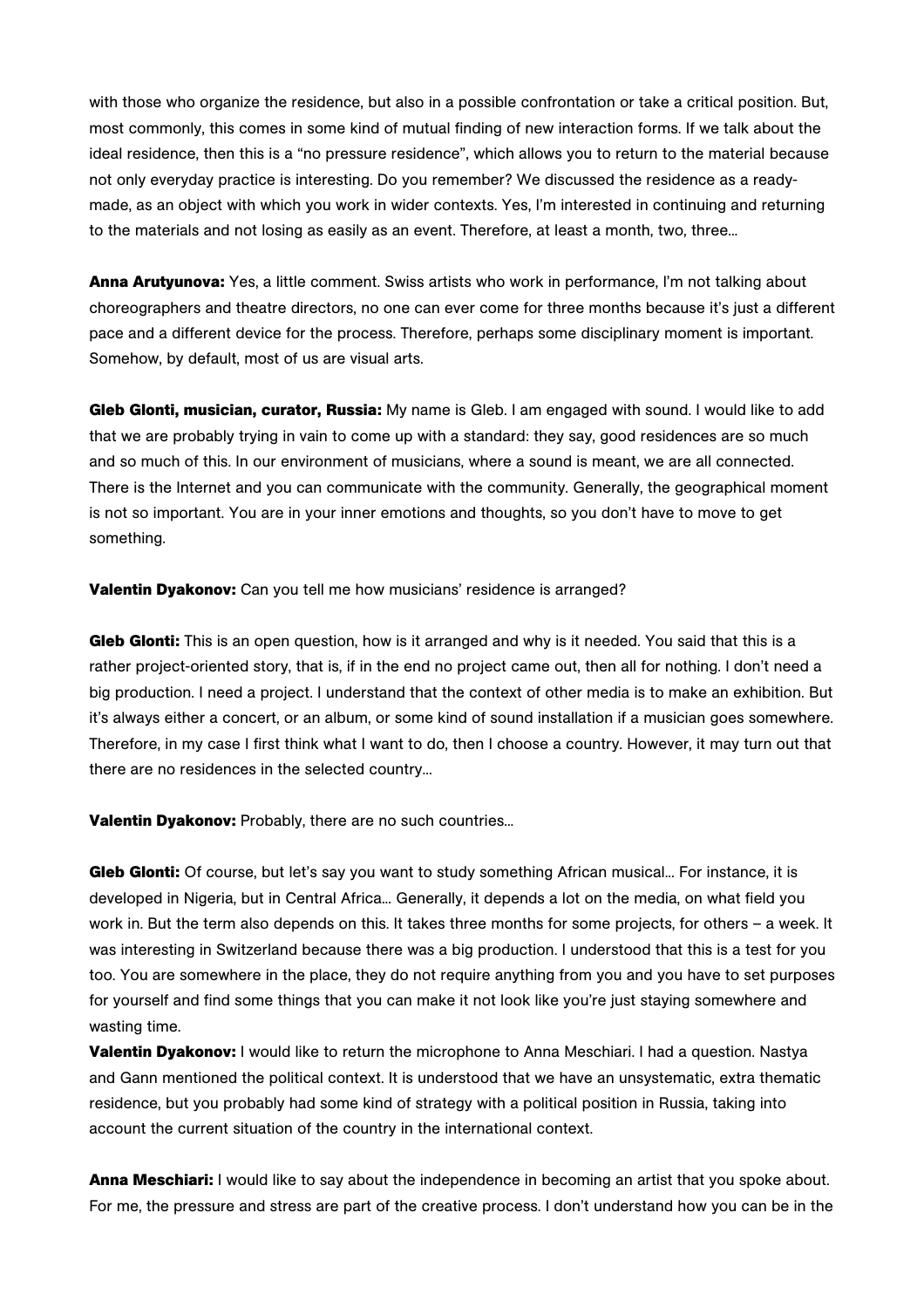residence and not experience this pressure because it appears that you are coming on a vacation. But the residence is not a vacation. I understand what you are talking about when you mean that they do not require a result from you. This is another question. But for me, nevertheless, pressure is part of the creative process. It is probably better to go on vacation if we are not looking for pressure or stress. It certainly changes a lot concerning the political context. The possibility and impossibility of communication also change a lot, and probably if communication is impossible, then at some point there comes the limit of impossibility, and the artist reacts to it.

Concerning the political context... I really wanted at some point to go not to Russia, but to somewhere else. I spent quite a lot of time in the USA, where I dealt with space issues and space exploration. I discovered that I had a one-sided view of this issue. I understood that I needed to go to Russia, the country we are talking about when it comes to space exploration, and see how everything works in it. It is important for an artist to work with the interest that makes him visit. It's important for someone that they don't put pressure on him, for someone it is important that they put pressure on him. You need to deal with this somehow, but this is all part of one process.

**Valentin Dyakonov:** Nastya, would you like to comment?

**Anastasia Potemkina:** Yes, I would like to make an addition so that it was clear what I was talking about. The pressure is felt by the skin when you are in the residence because you came to work. Of course, this is not a vacation. I'm saying maybe common things, but I want to justify somehow myself. Generally, until last year I did not go anywhere just like that, but only for work. There is simply some pressure, which is to squeeze surely a certain product out of a person; we do what we do – we produce knowledge, not a product. The production of knowledge is less valued than the production of a material object.

**Valentin Dyakonov:** We still have artists who have experience with residences, but they have not said a word yet, so I go to them. Ulyana [Podkorytova], can you tell me too?

**Ulyana Podkorytova, artist, Russia, participant of the second intake in the Garage Museum Workshops:** I have very strange residences geography, mostly in Central Asia: in Samarkand, in Baku. It was the longest residence. I lived there for three months, which was very difficult for me because I have small children and I couldn't go anywhere for eight years. My children are priority now. For instance, I found a contest in a musical residence that I had long dreamed of, where Lori Anderson was in charge of everything, but I could not, unfortunately, fly there because it was not possible with children. I can go for a long time where I can take small children with me. It is very difficult, but I remain an artist and want to work. The fact that I went to Baku for three months with my children was great. it was a residence from the Pop of Art Foundation, and there were great conditions. As a result, I made a rather serious project exhibition. It occupied three floors of a small museum. It could only be done because I had been there for so long. The participant had to make an exhibition and it is very difficult, it is terrible, but at the same time very interesting. Afterwards, we had a group that existed for several years. This is the infamous exhibition "In the Bushes": for three years we did exhibitions in the bushes throughout Moscow, we had about 20 artists – and we made a self-organized residence near Voronezh, in Divnogorye, where there was a very open leadership of the natural reserve. They proposed to take the most amazing places in the mountains, under the mountain, on the mountain. Anatoly Osmolovsky went with us, but it was hell travel because the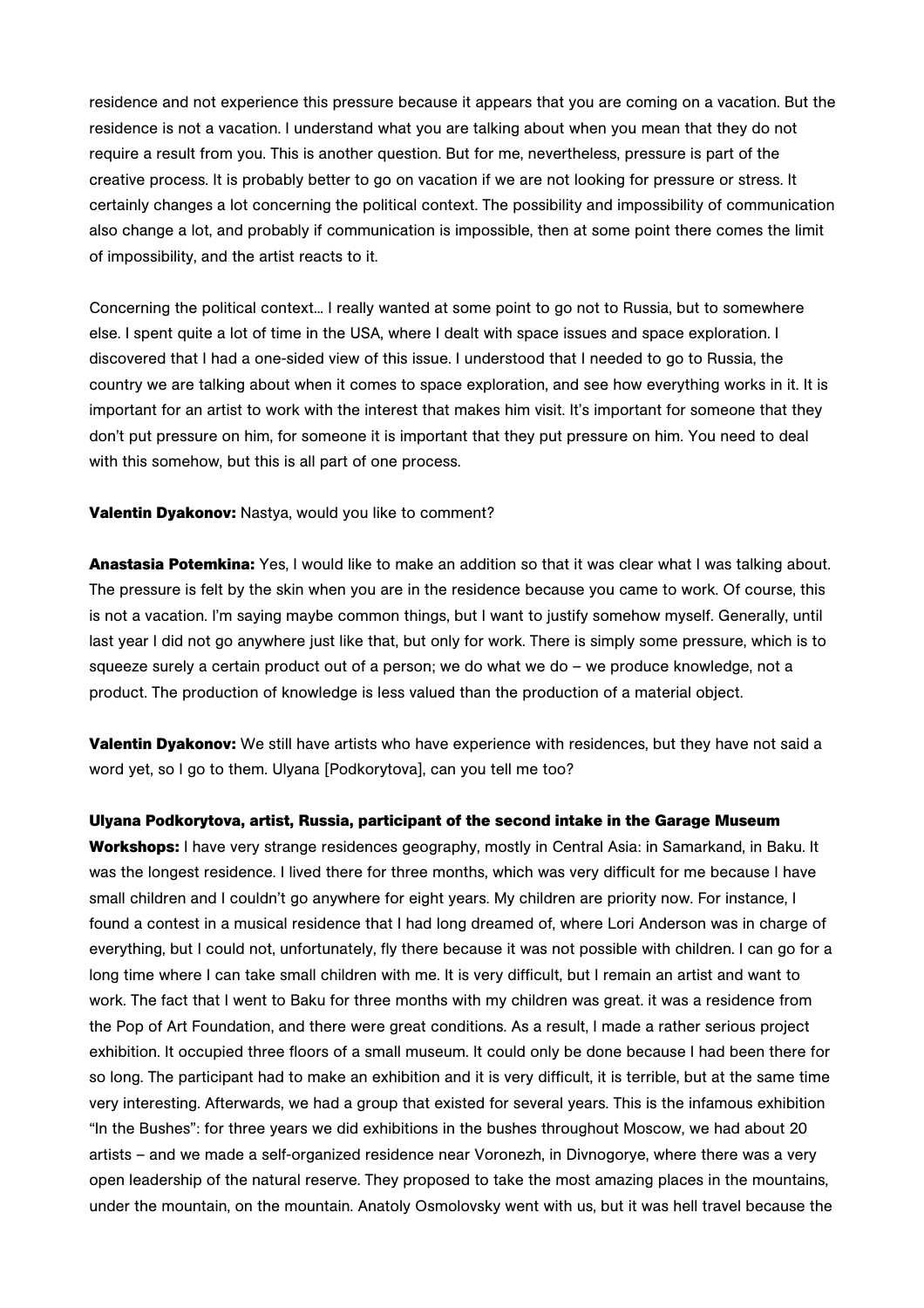people who did the exhibition "In the Bushes" just broke half of the natural reserve. I was in Arkhangelsk. It is very important for me to make a project every time I go somewhere. It doesn't worry me, it doesn't force me in any way, and I am excited at the results because I come to work with the local context. To a certain degree I consider myself a geographical artist. I am very connected with Russia. I work either with folklore or with the Russian folk song tradition, which is often based on northern intervals and northern chants. Therefore, trips to Arkhangelsk as a balm for the soul, although we did practically nothing, but some blueprints. In Samarkand, I was in a partly self-organized residence, where I went with my girlfriend. She grew up in Tashkent. We agreed with the only local gallery that they will give us house and small financing. The gallery introduced us to a huge number of people from embroiderers to ceramists. It was such a residence of communication. It was short, only 12 days, but as a result, we did a small exhibition, which had objects and sculptures, and we still shot a good video... But neither the Samarkand project nor the project in Baku was presented on a large scale in Moscow. I am very offended because it is a huge work. For me, it is important that, having gone somewhere and done a certain research, I could then put out my work somewhere else. This is a priority.

**Valentin Dyakonov:** This is a good addition, thank you. In fact, I don't know about all the artists what their residences' experience is. Therefore, if someone else wants to say, please.

#### **Ekaterina Muromtseva, artist, Russia, participant of the first intake in the Garage Museum**

**Workshops:** I've got the feeling that it is important to talk about distinctions between the residence and the workshop. Because I was in the Garage Museum workshop, and not in the residence. It is still at home, you know half the people. As a workshop, it was perfect, a lot of space and a lot of communication. But as a residence – I don't know because the guys who arrived said that they were already bored and wanted to go home. I had my first self-organized residence in a nursing home. I went there to live for three weeks. I would like to do the same this summer, just take someone else, but did not have time. I've got the feeling that this is exactly what is interesting in residences when artists meet with other professions or communities.

**Galya Lisovets, artist, Russia:** I also want to talk about my experience. I was in a residence in Basel. It was an ideal circumstances combination for me because the next door was a residence that deals with digital art, and my specialization is digital art, media art, and new media. I managed to cross the two sides of my creative life, curatorial and artistic when I planned the visit and made plans for what I want to do there. I made several exhibitions with my works, and was lost in this institution curatorial secrets, for three months.

It is understood that depending on the media with which the artist works, depending on the method and on which project (research, working with sculptural materials and so on), it all depends on what the studio should be, where it should be, and what residence duration. In my opinion, a month is a minimum, and three months, if you can afford these three months, is an ideal duration, to work out meaningfully any project because it makes it possible to do research and your project, to be lost in the environment. For me, it has been three months back to back for the final product to be ready because my media requires a sufficiently large amount of time.

**Valentin Dyakonov:** Thank you. Let's go into questions and answers.